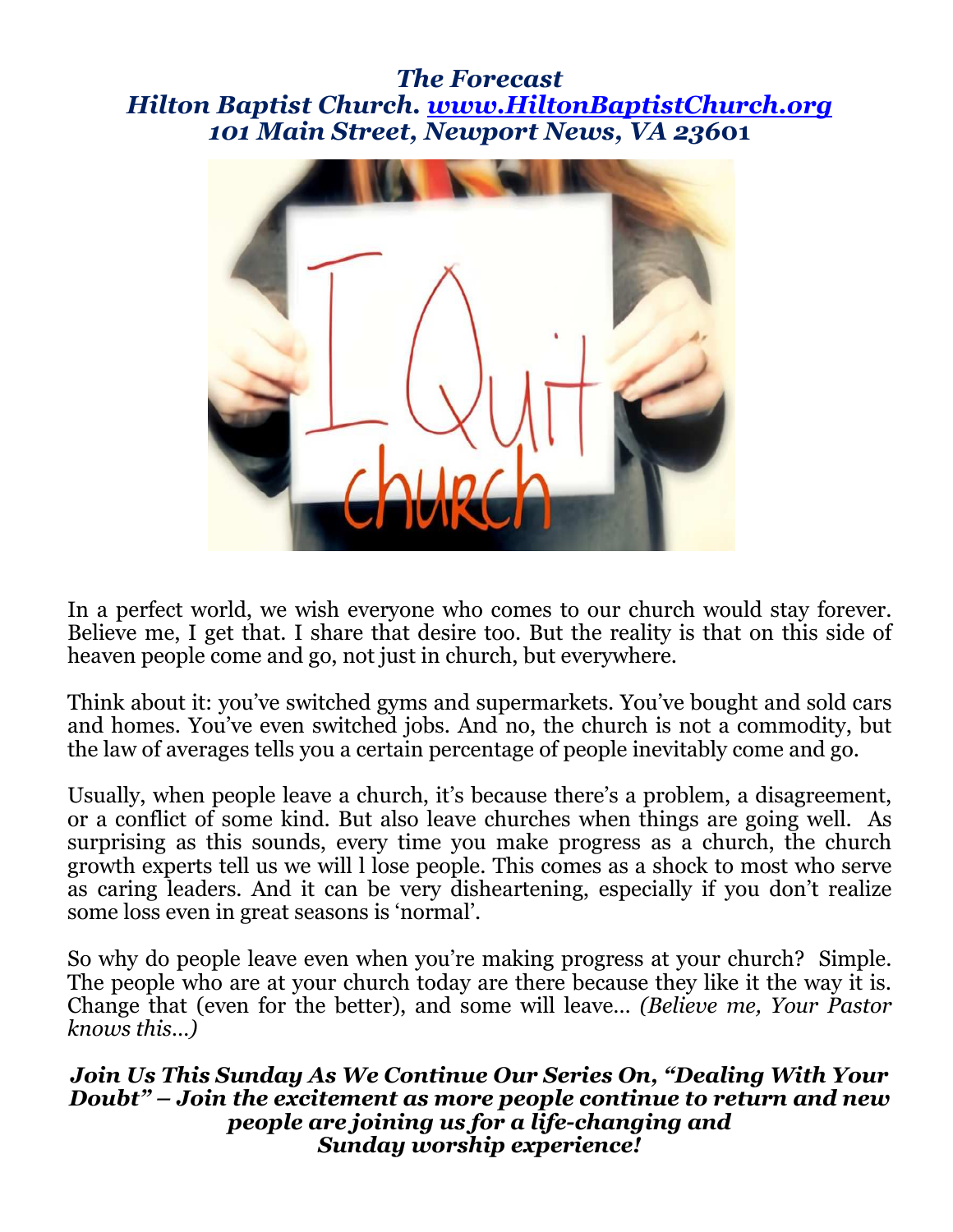

### *Dealing With Our Doubt About Church*

The headline read: *"65 Million American Adults Have Left the Church."*  According to recent research, of the 210 million adults in the United States, 65 million of them used to attend church regularly but no longer do, and 2.7 million more leave every year.

Many wring their hands and say, 'Church as we know it is dying." Yes, both at home and throughout the nation, people are leaving the church. But, in my opinion, this does not mean at all the church itself is dying.

How could it? Jesus said, *"I will build my church …"* Do we honestly think He will fail in this?

No, I believe the church of the future looks absolutely nothing like the church most people are familiar with. In fact, for many people already, the church of the present looks nothing like the church of the past.

But that is not the point of this post…

I want to talk briefly about those 65 million adults who no longer attend church. A recent study on these adults discovered that while they no longer attend church, 30 million of them still identify themselves as Christian, and are still actively engaged in various practices and relationships that closely mirror some of the activities and relationships a person might practice in a church building except that they are no longer in a church building. They firmly believe they are followers of Jesus and are still part of the Church, even though they no longer sit in a pew on Sunday morning.

Do you have a problem with that? I don't. I say, *"May their tribe increase!"*

I want to talk about the 35 million who used to attend church, and who no longer do, and who no longer self-identify as Christians or claim to follow Jesus or worship God in any meaningful way.

For myself, I find that number highly suspect. While it's true, they don't attend church. They don't read their Bibles. They don't pray. They don't call themselves "Christian." They don't claim to follow Jesus. They use coarse language at times. They live what appears to be completely "secular" lives. But do you want to know what I have found? I have yet to talk to a single person who truly has abandoned God or rejected Jesus.

I am not saying these people don't exist. I know they do. I just think the number is much smaller than 35 million. I still believe that in churches large and small, if Jesus is preached for who he really is and in the power and miracles of His resurrection, He will draw all people unto himself… and the church will be established and grow in accordance with God's plan.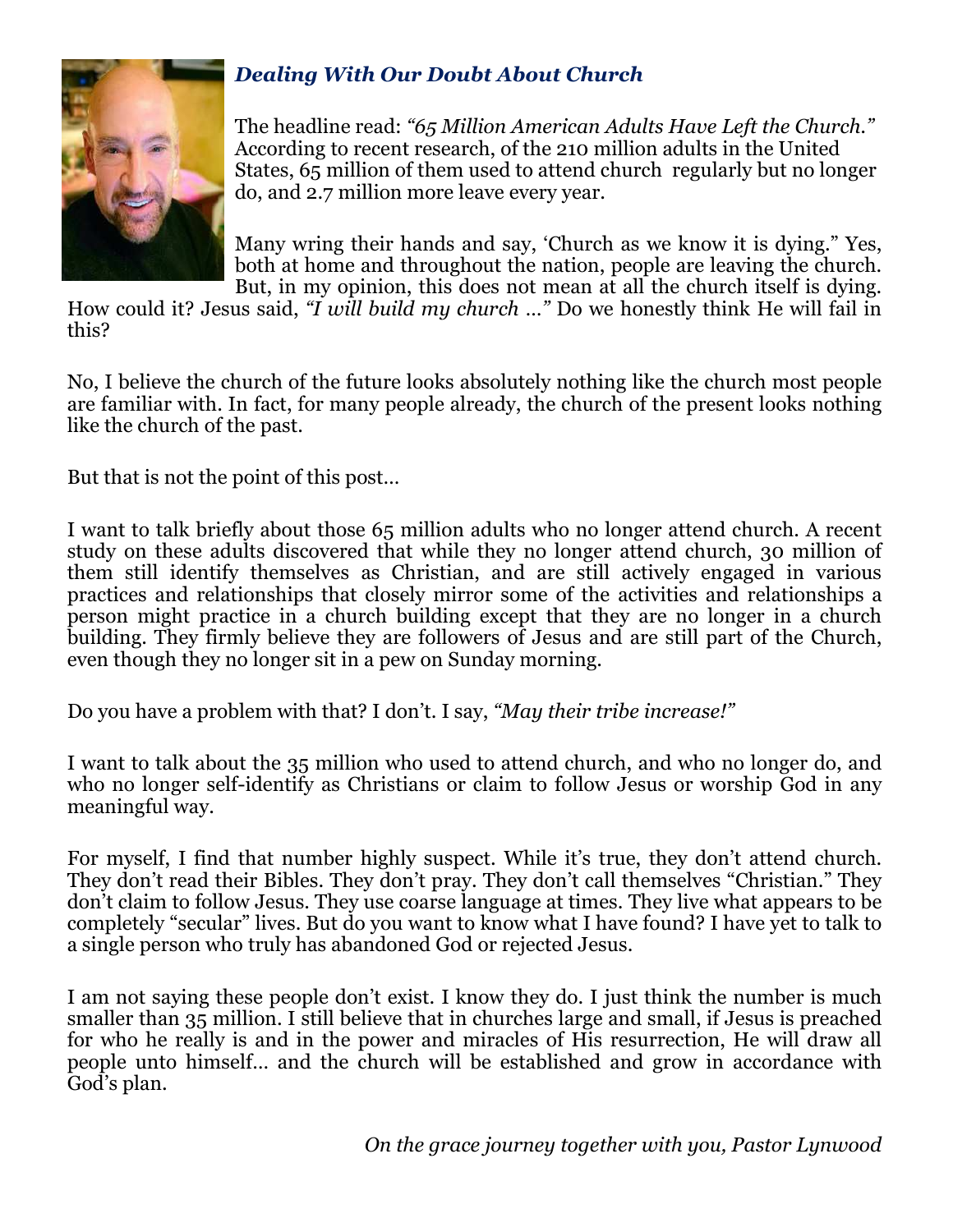# **The Hilton Baptist Church Record Lynwood Wells, Pastor April 26, 2022**  *Serving our Community with the Love of Jesus!*

### *Calendar*

*Tuesday, April 26th*  1pm– 2pm Food Distribution

*Wednesday, April 27th* 

7pm Facebook Bible Study

### *Thursday, April 28th*

1pm-2pm Food Distribution

### *Friday, April 29th*

5:30pm-6pm Community Dinner

## *Saturday, April 30th*  Soles for Souls Walk

Sandy Bottom Park 10:30am

### *Sunday, May 1st*

10am Live Worship at HBC Virtual Worship Online 10am Sonshine Kids

Brian Lee's New Address: 2600 West Olive Ave 5th Floor Burbank, CA 91505 bhlarch01@gmail.com 909-203-0409

*Tuesday, May 2nd*  1pm—2pm Food Distribution *Wednesday, May 4th* 

7pm Facebook Bible Study

# *Thursday, May 5th*  1pm-2pm Food Distribution

# *Sunday, May 8th*

10am Live Worship at HBC Virtual Worship Online 10am Sonshine Kids Happy Mothers Day

Budget \$1602.00 Annie Armstrong \$45.00 Total Deposit \$1647.00

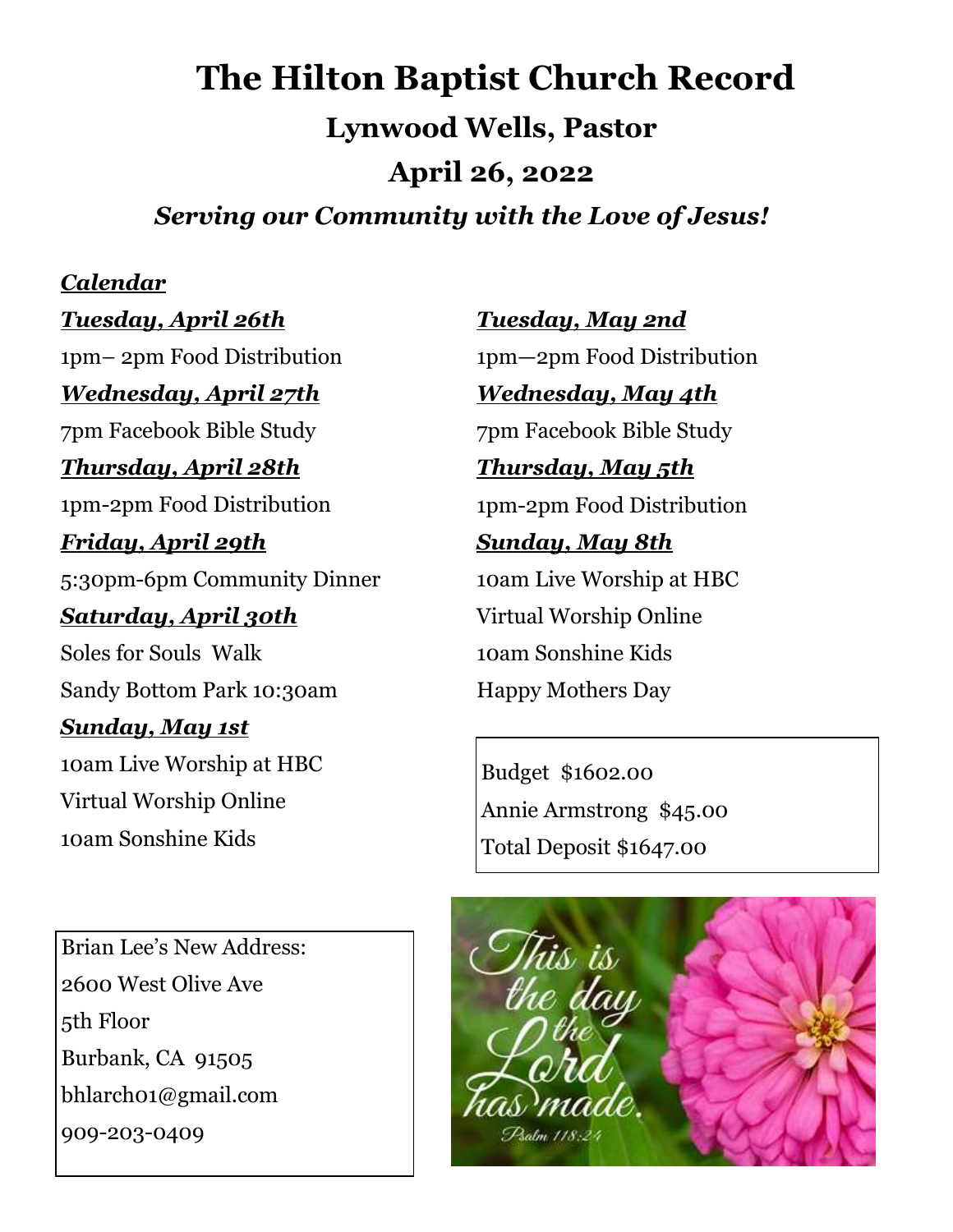# *Missions Outreach—Pam Cooke 660-4226*

*WMU May Focus Project -*Our May Focus for WMU is Carenet Peninsula. Care Net Peninsula is a non-profit on a mission to bring practical help and hope in Jesus to women facing pregnancy decisions. They are collecting these items— pacifiers, teething rings and toys, Bottles, Burp cloths, bibs, baby wipes, books small toys, bath tubs and diapers. They prefer those items be new. The also are collecting Baby blankets, Boys outfits and footed PJs (NB– 12m) , these items can gently used. You can also give a monetary donation. All this will be collected through the month of May and taken to Carenet the first of June.

*Food Pantry at HBC—*HBC gives food away on Tuesdays and Thursday. See Sue Monfalcone to volunteer and for more information on how you can help. Bring your non-perishable food to restock the pantry the last Sunday of every month.

 *Aluminum Cans -* Recycle your cans at HBC and help Support missions! Bring them to HBC and place them in the gym or the church office. All money collected goes to missions!

*Pray for our Missionaries -*LF (Central Asian People) JC, DH (East Asian People) NK, ES (Northern African and Middle Eastern People) LD (South Asian People) EM ,Julie Nockels (Southeast Asian People0 John Hailies, Shad Spannagel (Sub-Shahan African People) Igor Zhukov (CA) David Nava (FL) Roger Stiles (IA) Adam Herald (ME) Jin Kim (MD) Brennan Coughlin (NJ) Amber Sarki (NY) Mark Turner (PA) Donghyeok Kim (WA)

**Serve The City-** There are many ways you can serve. Go to the website STCpeninsula.com to see how you can serve. You don't have to build anything, there are so many ways to serve.

**Southeastern, Correctional Ministry "Sole for Souls" Walk** April 30th, Sandy Bottom Park Walk 10:15am Lunch 11:30am. Get donations for this important ministry and come and join the fun. This ministry provides all correctional facilities in the Hampton Roads area with Bible Studies, devotionals, Christian counseling and other materials and programs. Any amount of donation is appreciated!

**April Community Dinner-** Our Community Dinner for April is April 29th and we could use your help! It is a great time when everyone comes together and fellowships with our community as we share the love of Jesus. If you can help, contact Pa m **Cooke** 

*A Special Thanks—*Hilton Baptist Church, Coming back from Spring Break can be filled with mixed emotions. But your snacks and heartfelt notes reminded us of our PURPOSE! We truly appreciate you.

Jacky- (Principal of Sedgefield Elementary School)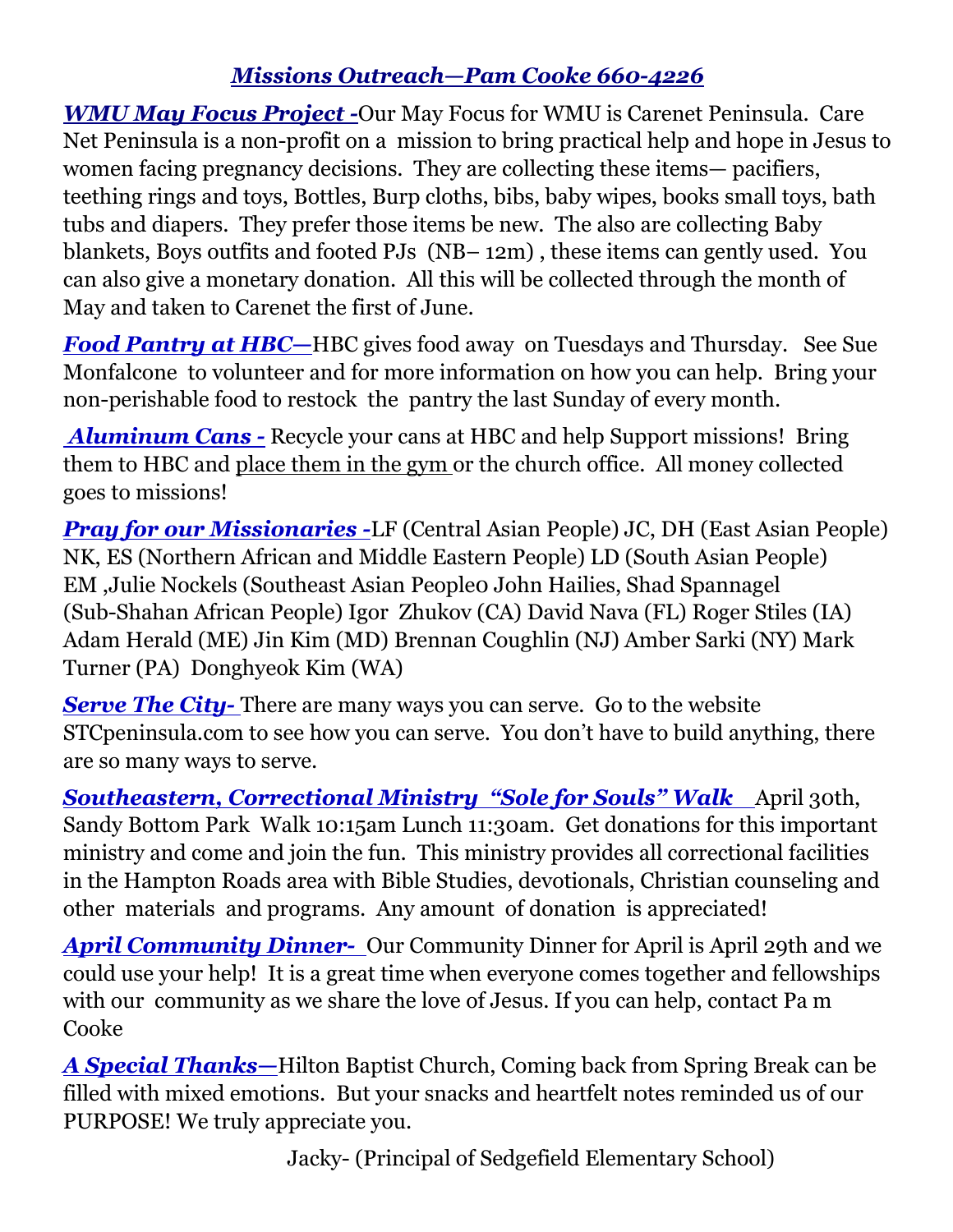# *Happy Birthday in April*

Lillian Clopton 4/26 Wayne Tawney 4/29

# *Happy Birthday in May*

5/1 Madison Jordan 5/2 Bob Caffacus 5/3 Pauline Shofner 5/4 Joyce Greene 5/6 Kizzy Moriah 5/11 Beverly Hudson 5/12 Jonathan Michie 5/14 Pastor Lynwood 5/15 Mary Ann Schell 5/17 Tommie Peake 5/19 Donald Moore 5/20 Joe Wircenske 5/27 Debra Jones 5/30 David Gibson



### *Lock up/ Hall Monitor*

5/1 Roger Cooke 5/8 Charles Vassar

# *Counter*

5/2 Sue Monfalcone 5/10 Myrna Powell

# *Kids Church Helper*

5/1 Kathy Caskie 5/8 Dreama out of town Pat and Roger Cooke will Be taking Kid's Church





We have the opportunity to let Warwick Hight School use the classrooms in the church for IB Testing through the month of May. This test is very hard and students have to have no interruptions. They must pass these tests for their diplomas. If you come to the church during the testing time, you may not be able to go on the second floor.

It is such a blessing that we can be a help to the community in this way!

God is so good!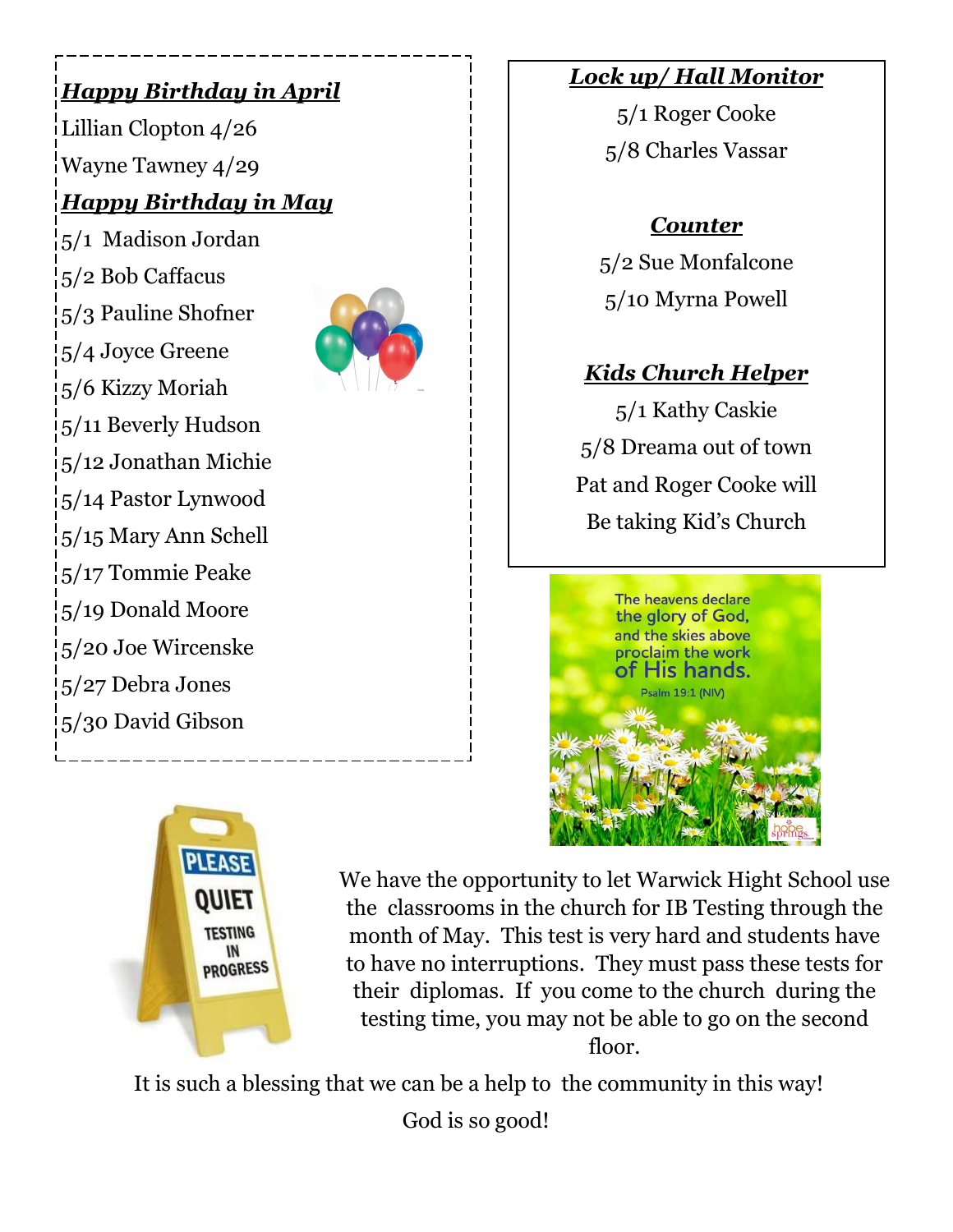

#### *Harvest Principle: Give Generously*

*Then Andrew, Simon Peter's brother, spoke up. "There's a young boy here with five barley loaves and two fish. But what good is that with this huge crowd?" - John 6:8-9* 

Whenever you have a need, acknowledge your faith by planting a seed. In other words, take your focus off your

need and look at ways you can provide for the needs of others, planting a seed in their lives.

This isn't easy; it goes against our nature; it's totally illogical. If I'm out of money, I'm probably going to think, 'I can't give away any money?' Or, if I'm out of time, I'm probably going to think, 'Why should I spend more time on something else?' Or, if I don't have any energy in a relationship, I'm probably going to think, 'How can I give more energy away?'

Yet, God says this is exactly what demonstrates faith: when you have a need, you plant a seed.

You can see this principle imbedded in our blood. When you give away blood, you get more blood. You don't end up with less blood; you end up with as much blood or more than you had before.

God often works through this harvest principle, that when you have a need, you give - and what you give away, God replenishes. Faith is like a seed, so it has to be planted - deposited.

Remember the story of the little boy who had five loaves and two fish? He gives them away, and God uses it to feed  $5,000$  people. Jesus takes what the boy gives; He breaks it; He blesses it; and He uses it.

That's what God does in our lives. He takes us; He breaks us; He blesses us; and He uses us. He multiplied a little into a lot because it was planted as a seed.

Somewhere in your life there is a need, or hurt, or perhaps an unfulfilled expectation. You may want to blame others, or God, or just comfort yourself with the phrase, "Well, life's just unfair."

the Lord of hosts, that I will not open the windows of heaven and pour you out a blessing But none of those things will solve the problem, heal the hurt or provide a lasting answer. Put God to the test in your giving. In Malachi 3:8, God says, "Prove me now herewith says beyond containment!

If you will surrender both yourself and your need to God – in faith – as a seed to be taken and planted – You will be amazed by the harvest of blessing only He can provide!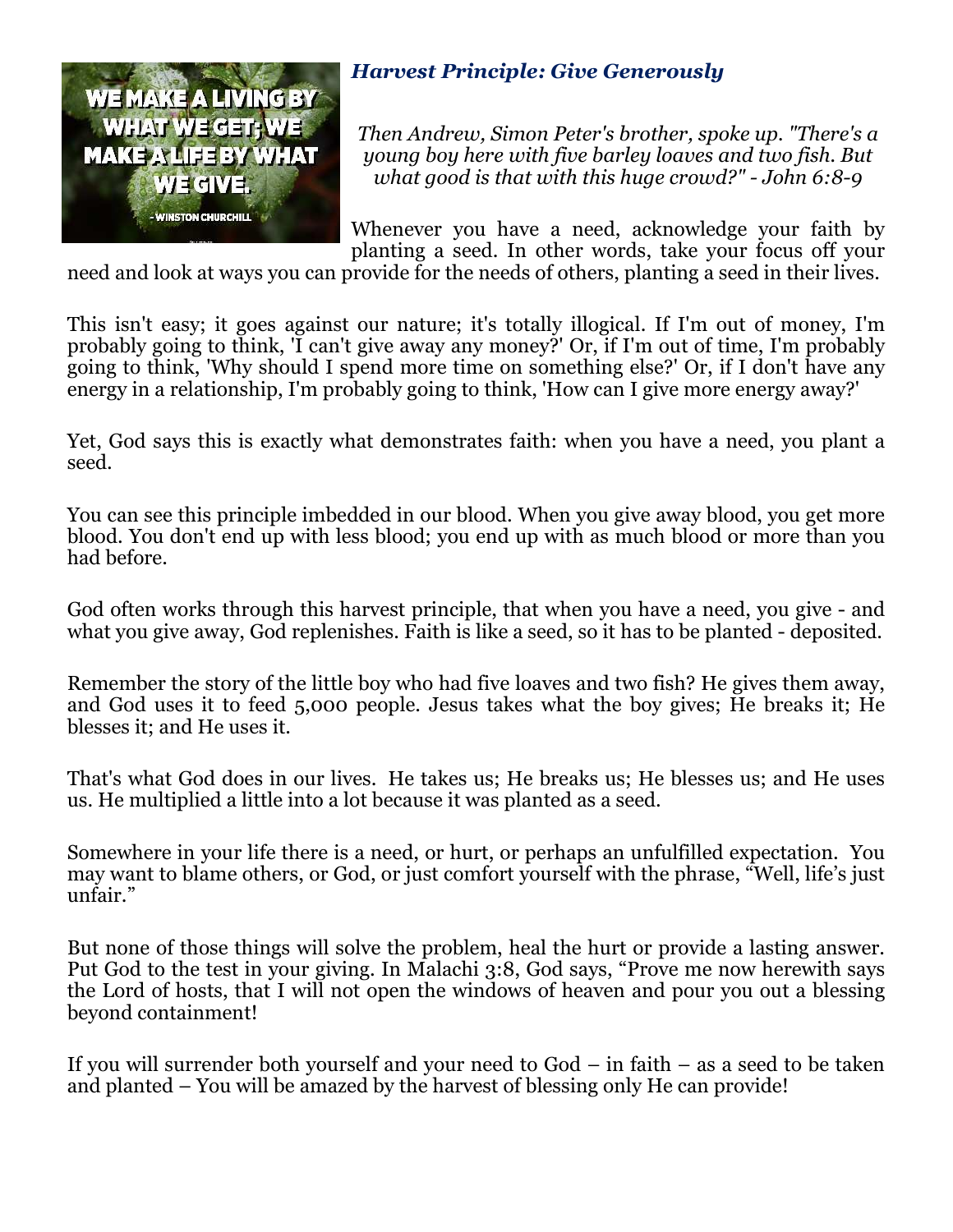

# *Radical Joy*

How can we be joyful even in tough times? There are two things we must do.

## *First, you look past the problem*.

You look past the problem and the pain. You look toward God and his solution. This by the way is how Jesus was able to endure the cross.

How did Jesus put up with the pain, the agony, the suffering and the cruel death of the cross? He looked beyond it.

The Bible says it like this in Hebrews 12:2 *"Let us fix our eyes on Jesus* [That means focus. Focus on God not your problem. Fix your eyes on Jesus] *the author and perfecter of our faith,* [He's using everything in your life to perfect your faith] *who for the joy set before him endured the cross."* 

How did he endure the cross? He looked past it to see the joy of all the people who were going to be saved through it. He looked past the pain and saw the purpose. He looked past the pain and saw God's plan. He looked past the pain and saw the reward.

That's how you do it. When you're going through tough times you go, "Yeah, I don't like what's going on right now. It's terrible. But I know that God is working all things for good in my life." And that's a reason for joy.

#### *The second thing you do to experience joy no matter what happens is that you keep on doing the right thing even when you don't feel like doing it!*

When you do the right thing it brings joy in your life. The Bible says this in Psalm 119:143 *"As pressure and stress bear down on me…"* 

 Stop right there. Does anybody identify with this verse? *"As pressure and stress bear down on me, I find joy in…"* Watching television… (No!) I find joy in going shopping… (No!) It says *"I find joy in your commands."* Joy comes from doing the right thing at the right time. And as the old hymn writer said, *"It is a joy unspeakable and full of glory and the half has never yet been told!"*

Years ago, Rick Muchow wrote a song, "Healing Grace." There's a line from a book by A W Tozer that says, *"I can see that there are good things that only suffering can bring."* 

 That's true in my life and yours as well. As the refiner's fire removes the dross from silver and gold, so God loves us enough to allow even suffering to sometimes accomplish His very best in our lives!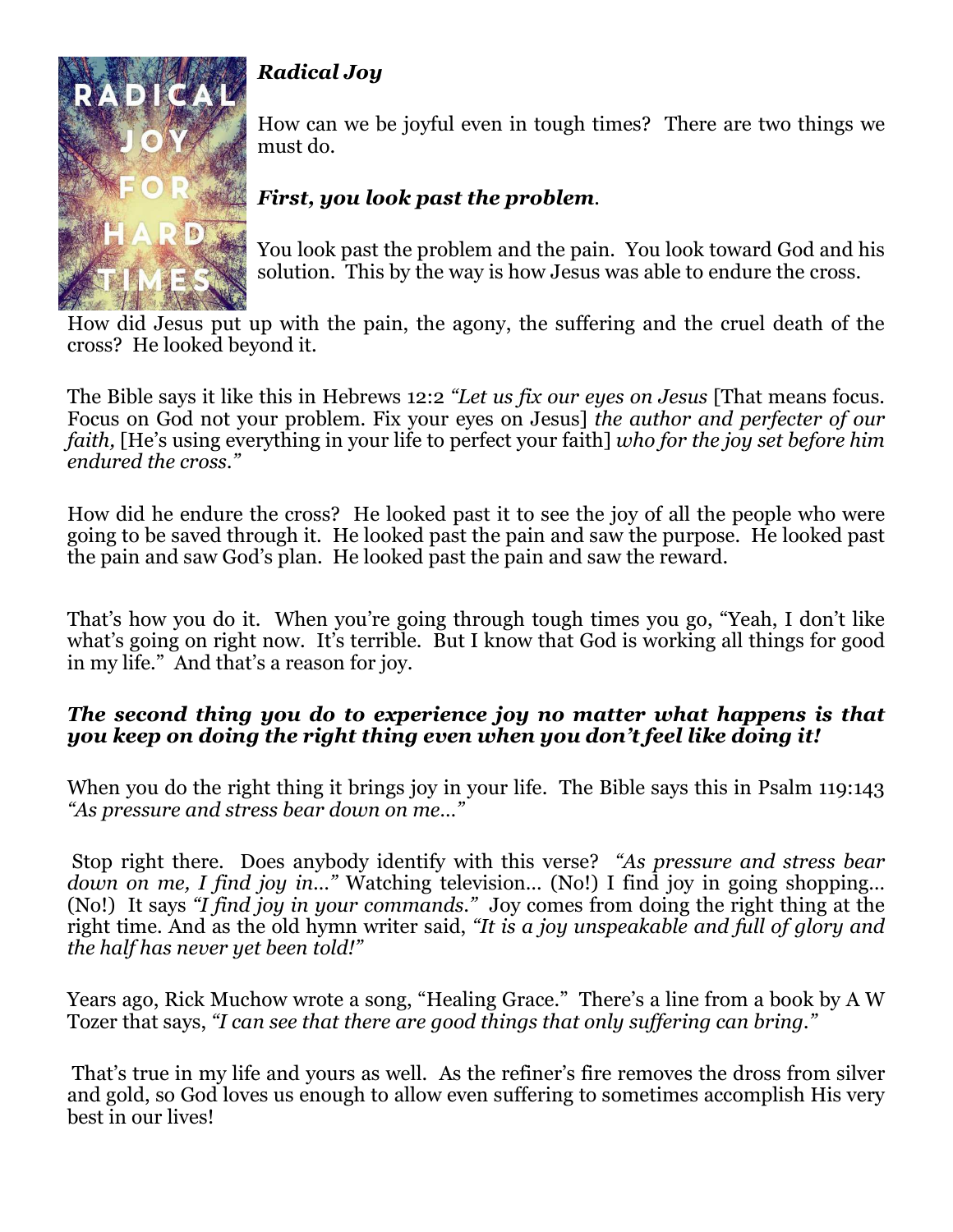#### *Does Prayer Change Things?*

They say that prayer changes things, but does it REALLY change anything? Oh yes! It does!

Does prayer change your present situation or sudden circumstances? No, not always, but it does change the way you look at those events.

Does prayer change your financial future? No, not always, but it does change who you look to for meeting your daily needs.

Does prayer change shattered hearts or broken bodies? No, not always, but it can change your source of strength and comfort.

Does prayer change your wants and desires? No, not always, but it will change your wants into what God desires!

Does prayer change how you view the world? No, not always, but it will change the eyes you see the world through.

Does prayer change your regrets from the past? No, not always, but it will change your hopes for the future!

Does prayer change the people around you? No, not always, but it will change you – (the problem isn't always in others!)

Does prayer change your life in ways you can't explain? Oh, yes, always! And it will change you from the inside out!

So does prayer REALLY change ANYTHING?

Yes! It REALLY does change EVERYTHING!



#### *The Last Impression*

"Where is my Sunday paper?" the irate customer calling the newspaper office loudly demanded, wanting to know where her Sunday edition was.

"Ma'am," said the newspaper employee, "today is Saturday. The Sunday paper is not delivered until tomorrow, on Sunday."

There was quite a long pause on the other end of the phone, followed by a ray of recognition, as she was heard to mutter, "Well, that's why no one was at church today!"

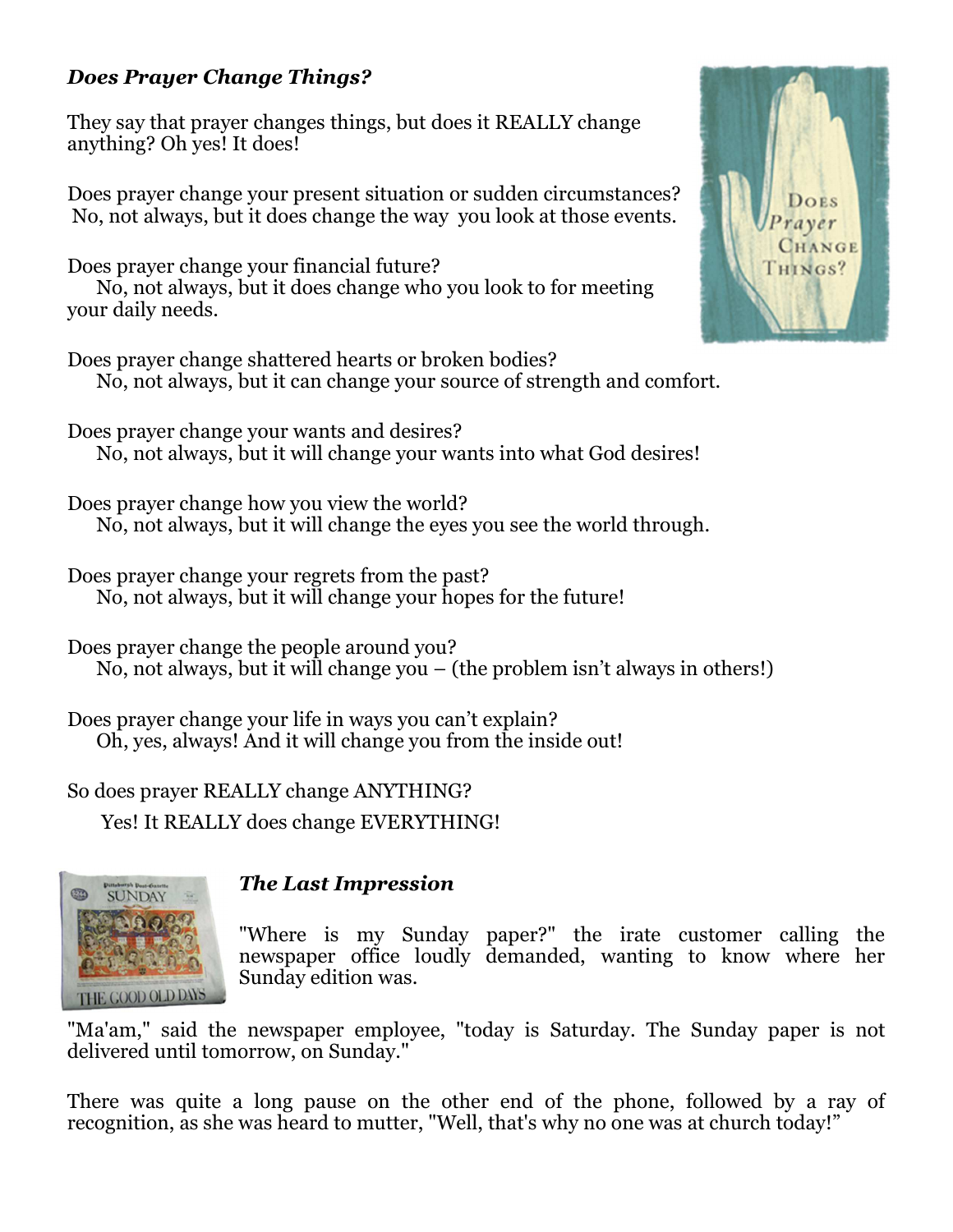

### *We Need Each Other In The Church*

*And let us consider how we may spur one another on toward love and good deeds. Let us not give up meeting together, as some are in the habit of doing, but let us encourage one another – and all the more as you see the Day approaching. – Hebrews 10:24-25* 

One Sunday morning, a woman went in to wake her husband and tell him it was time to get ready for church, to which he replied, "I'm not going." "Why not?" she asked. I'll

give you two good reasons," he said. "One, they don't like me, and, two, I don't like them."

His wife replied, "I'll give you two good reasons why you should go to church. One, you're 45 years old, and, two...you're the pastor!"

Variations of this story have circulated for years. While the joke is funny, the underlying truth is as equally sad.

Many people choose not to be a part of the Church. Their reasons vary. Some had a bad experience in their childhood; some see the Church as hypocritical; while others feel like they already did their time in church as children and now believe they have earned time out, like being paroled for good behavior.

The truth is, as believers, we need each other, and we need the Church.

No one is meant to live life or to worship God in isolation. Instead, we are created to come together in community. You may argue, "Can't you experience God on your own, without going to church?" Because God is continuously revealing himself throughout creation, His Word, and His people each and every day, the answer is yes.

However, we are called to be part of the Body of Christ and without each and every person, the Body is incomplete.

In our Western world culture where individualism is highly valued, the idea of dependence on one another can be seen as a weakness, a flaw in our character. But in the Kingdom of God, the opposite is true.

We are one. And others need you as much as you need others. Unlike a job with a comfortable retirement package to enjoy once you have "done your time," our time as members of the body of Christ is eternal. You and I are part of God's "forever family."

It's not simply a matter of whether you need the church… (and by the way, every true Christ follower does!) More importantly… The Church and Body of Christ need you!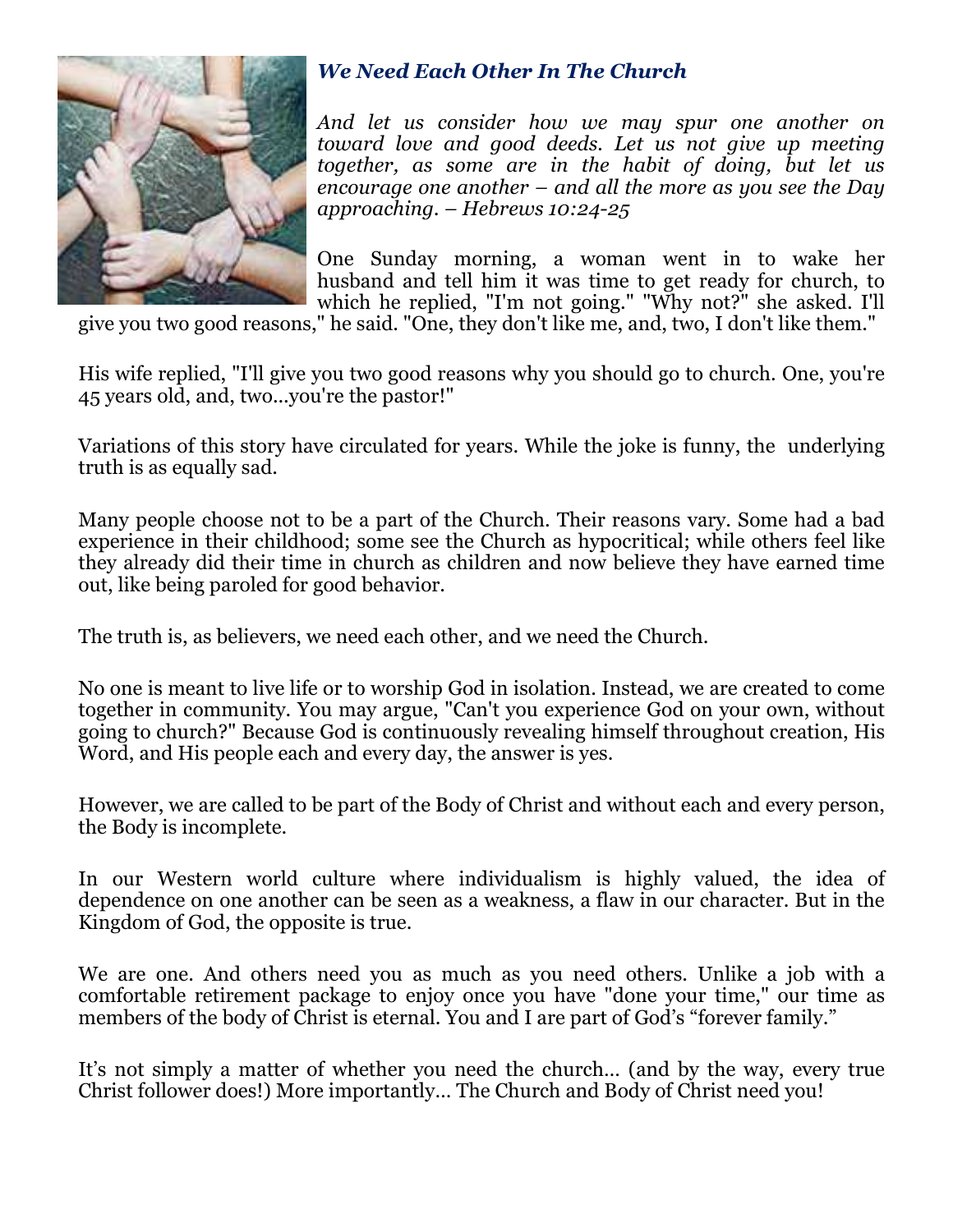

*What Does It Really Mean to "Spiritually Go Deeper"?* 

I occasionally hear people in church who like to say, "I want to **it UALMING** I occasionally hear people in check

Maybe its reflective of some of my own personal cynicism (and if so, I pray God will correct me!) but I am prone to believe this can be one of the more shallow and often overrated comment people make in church.

Why do I say this? Because, more often than not, "going deeper" simply means and can be interpreted as "Bible Study" and it reflects a person's desire to be thought of as pious or spiritual.

Yet, rather than throw this statement out, I want to reclaim and redefine it. So what does "go deeper" mean to me? It means three things:

#### *1. Going deeper into my commitment to God's Church.*

I can't be committed to Jesus (the head) without being committed to the church (his body). Thus, I must love God's people with the same fervor and passion that I have for Him. I can't say I love and serve Jesus if I don't also love and serve his Bride.

#### *2. Going deeper into my commitment to the world.*

The world is dying and lost without Jesus. If I am to "go deeper" I must dive deeper into the muck and mire of a broken world in order to reach people. Pontificating about theological mysteries doesn't save people from Hell. Only the Holy Spirit, and people surrendered to sacrificial commitment through passionate, loving evangelism can do that.

#### *3. Going deeper into my commitment to being mastered by the Lordship of Jesus Christ in my schedule and priorities*

I'm a work-in-progress, and the more God works on me, the more progress I realize I need. Continually working to allow Jesus to be Lord of my money, my attitudes, my mind, and my words feels like a never-ending process. Thus, I must go deeper into submission to Jesus every single day – not simply when convenient or to meet other's expectations.

Does Bible study play a part in these three commitments? Absolutely – Yes it does! But all the Bible Study in the world accomplishes little or nothing if it is not accompanied by deeper faith, resulting in deeper works and the fruit of changed lives of others as well as my own.

May we all truly desire and strive to "go deeper" – And when we do, let it be seen in our actions and deeds and not in words alone. And let's make it our goal to help each other accomplish it along the way!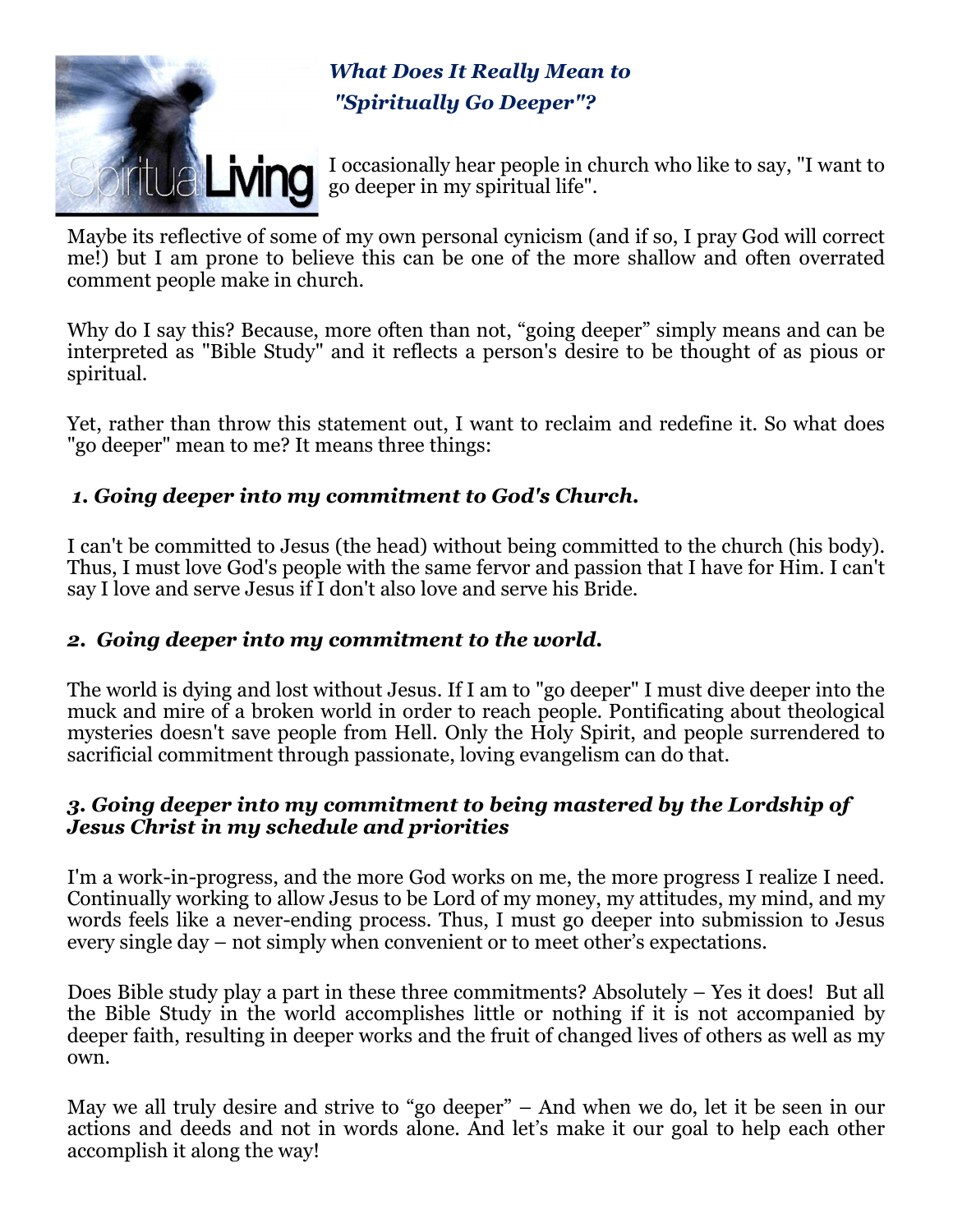#### *Waiting On The Goodness Of God*

The psalmist had just said, *"I had fainted, unless I had believed to see the goodness of the Lord in the land of the living".* If it had not been for his faith in God, his heart had fainted. But in the confident assurance in God which faith gives, he urges himself and us to remember one thing above all - to wait upon God.



One of the chief needs in our waiting upon God, one of the deepest secrets of its blessing, is a quiet, confidence that it is not in vain; courage to believe that God will hear and help; we are waiting on a God who never could disappoint His people.

*"Be strong and of good courage."* These words are often found in connection with some great and difficult effort, in prospect of the combat with the power of strong enemies, and the utter insufficiency of human strength. Is waiting on God a work so difficult, that such words are needed, *"Be strong, and let your heart take courage"?* Yes, indeed.

The deliverance for which we often have to wait is from enemies, in presence of whom we are impotent. The blessings for which we plead are spiritual and all unseen; things impossible with men; supernatural and divine realities. Our heart may well faint and fail.

 Our souls are so little in the habit of holding fellowship with God; the God on whom we wait so often appears to hide Himself. We who have to wait are often tempted to fear that our faith is too weak, that our desire is not as in line wth God's will or as earnest as it should be, that our surrender is not complete.

Amid all these causes of fear or doubt, how blessed to hear the voice of God, *"Wait on the Lord! Be strong, and let your heart take courage! YEs, WAIT ON THE LORD!"* 

The one lesson our text teaches us is this, that when we set ourselves to wait on God we ought beforehand to resolve that it shall be with the most confident expectation of God's meeting and blessing us. We ought to make up our minds to this, that nothing was ever so sure, as that waiting on God will bring us untold and unexpected blessing.

The whole duty and blessedness of waiting on God has its root in this, that only in waiting ill you discover His true nature – that He is such a blessed Being, full, to overflowing, of goodness and power and life and joy, that we, however wretched, cannot for any time come into contact with Him, without that life and power secretly, silently beginning to enter into him and blessing him. God is Love! Learn to be expectant and confident in faith that…. *"Something Good Is Going To Happen To You!"*